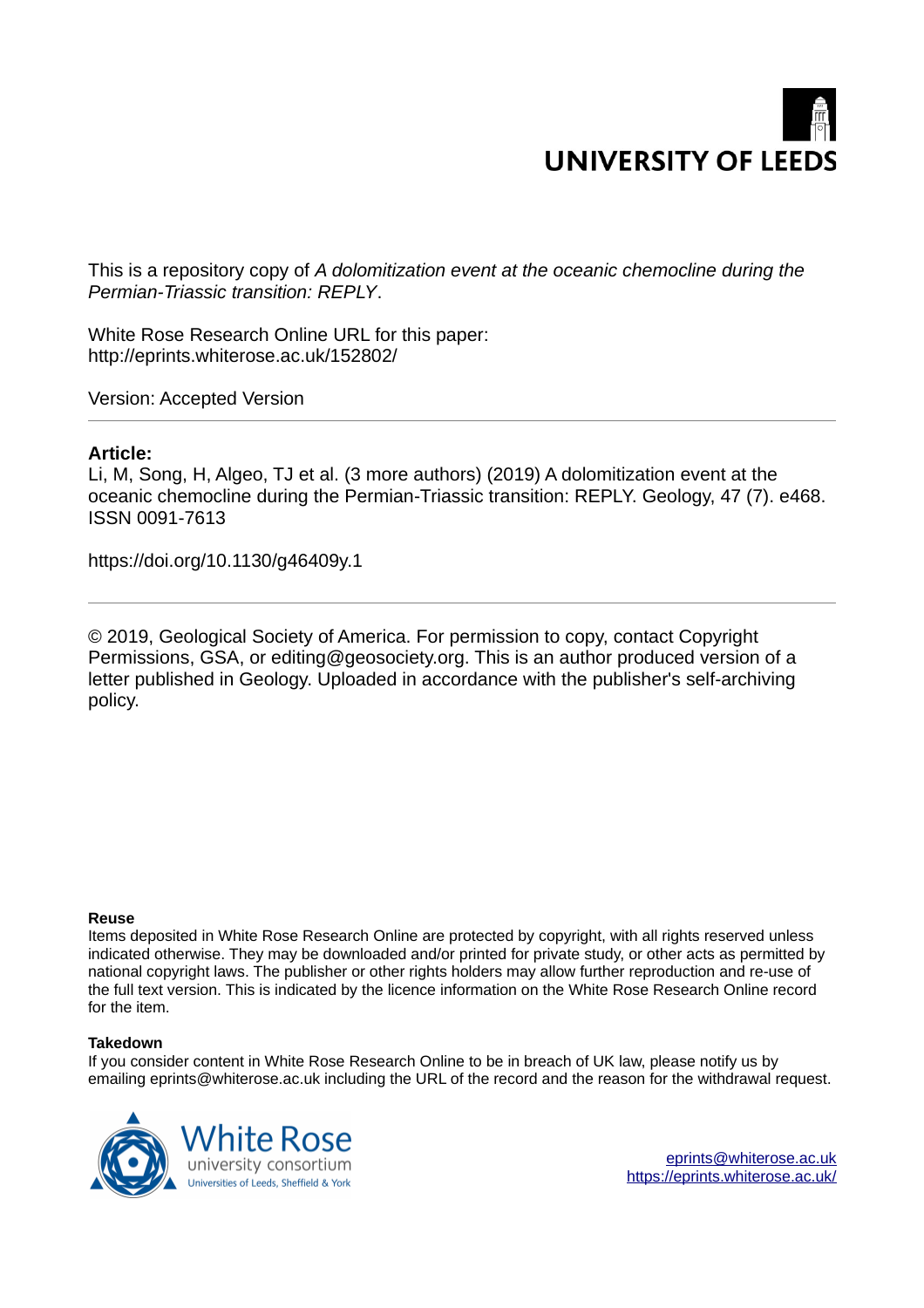# Forum Reply https://doi.org/10.1130/G4xxxxY.1

# A dolomitization event at the oceanic chemocline during the Permian-Triassic transition

### **Mingtao Li<sup>1</sup> , Haijun Song<sup>1</sup> , Thomas J. Algeo1,2,3, Paul B. Wignall<sup>4</sup> , Xu Dai<sup>1</sup> , and Adam D. Woods<sup>5</sup>**

<sup>1</sup>State Key Laboratory of Biogeology and Environmental Geology, School of Earth Sciences, China University of Geosciences, Wuhan 430074, China <sup>2</sup>State Key Laboratory of Geological Processes and Mineral Resources, School of Earth Science, China University of Geosciences, Wuhan 430074, China

3namer<br><sup>3</sup>Department of Geology, University of Cincinnati, Cincinnati, Ohio 45221-0013, USA

<sup>4</sup>School of Earth and Environment, University of Leeds, Leeds LS2 9JT, UK

<sup>5</sup>Department of Geological Sciences, California State University, Fullerton, California 92834-6850, USA

In the Li et al. (2018) paper, we presented evidence of a dolomitization event at the Permian-Triassic boundary (PTB) and linked it to microbial blooms under anoxic conditions. We welcome this opportunity to clarify some important points in our paper in response to the comment of Gregg et al. (2019).

Gregg et al. (2019) argue that we did not provide data to confirm the presence of dolomite, and that the proxy mol  $Mg/(Mg+Ca)$  of carbonate rocks may be affected by the content of Mg-rich clay. In order to minimize the influence of clays in marly samples, we used the element Al for preliminary screening. All samples with Al >4% were excluded from the analysis (since pure shales typically contain 8-12% Al, this threshold excluded samples containing  $>33-50\%$  non-carbonate material). Furthermore, samples with Al <4% were checked by cross-plotting Mg/Ca versus Al to determine whether a regression existed (Fig. DR5). Moreover, XRD data were available for some (but not all) of our studied sections, and we checked these records against our dolomite values based on Mg-Ca concentrations. Among the sections that we checked were Yangou (Li et al., 2017), Meishan (Liang, 2002), and Nhi Tao (Algeo et al., 2007). At Yangou, for example, both the XRD data and our geochemical data show a shift from pure calcium carbonate ( $> 90\%$ ) below the PTB to dolomite ( $> 80\%$ ) above it. In all cases tested, the XRD and geochemical data yielded consistent interpretations of changes in carbonate mineralogy.

Gregg et al. (2019) propose that recrystallization of primary Mg carbonates during late diagenesis may be an explanation for PTB dolomitization. Late diagenetic dolomitization is common in the geological record (Holland and Zimmerman, 2000), but this hypothesis cannot account for dolomitization of our study units for the following reasons: (I) Late diagenetic dolomitization preferentially occurs in supratidal facies, in which high Mg concentrations promote dolomite precipitation (Alsharhan and Kendall, 2003), and in deep-water facies, in which clays provide a Mg source. However, PTB dolomites are concentrated in intermediate-depth facies and are rare in shallow- and deep-water facies. (II) The PTB dolomitization event was temporally constrained to the earliest Triassic Griesbachian substage, an interval characterized by significant seawater sulfate drawdown (Song et al., 2014), which would have facilitated dolomite formation at that time. (III) Dolomite precipitated during late burial diagenesis commonly consists of coarse rhombs with multizoned cements in CL images (Choquette et al., 2008). Photomicrographs and CL images of dolomite samples from the PTB sections show that the homogenous dolomitic matrix consists of fine subhedral to euhedral dolomite crystals (Fig. DR7), showing weak signs of late diagenetic dolomitization. (IV) Enclosed in the PTB dolomite crystals are abundant fossilized bacteria and organic matter with honeycomb structures (interpreted as extracellular polymeric substances, EPS), suggesting microbial influences on dolomite precipitation.

Gregg et al. (2019) also argue that the experiments we cited provide no convincing evidence of laboratory dolomite synthesis via microbial mediation. Although the XRD patterns of microbially induced minerals grown in experiments did not confirm the presence of a stoichiometric dolomite phase (Gregg et al., 2015), these Mg-rich carbonate or Ca-dolomite precipitates overcame the hydration energy barriers of Mg<sup>2+</sup> cations and are interpreted as precursors of stoichiometric dolomite (Petrash et al., 2017). Some uncertainty exists regarding how Ca-rich, disordered precursor phases stabilize to ordered stoichiometric dolomite in the natural environment, but this transformation must occur as the latter has been widely documented in organicrich marine sediments of Neogene age (Burns and Baker, 1987; Bontognali et al., 2010).

#### **REFERENCES CITED**

- Algeo, T.J., Ellwood, B., Nguyen, T.K.T., Rowe, H., and Maynard, J.B., 2007, The Permian–Triassic boundary at Nhi Tao, Vietnam: Evidence for recurrent influx of sulfidic watermasses to a shallow-marine carbonate platform: Palaeogeography Palaeoclimatology Palaeoecology, v. 252, p. 304-327, https://doi.org/10.1016/j.palaeo.2006.11.055.
- Alsharhan, A.S., and Kendall, C.G.St.C., 2003, Holocene coastal carbonates and evaporites of the southern Arabian Gulf and their ancient analogues: Earth Science Reviews, v. 61, p. 191–243, https://doi.org/10.1016/s0012-8252(02)00110-1.

Bontognali, T.R.R., Vasconcelos, C., Warthmann, R.J., Bernasconi, S.M., Dupraz, C., Strohmengers, C.J., and Mckenzie, J.A., 2010, Dolomite formation within microbial mats in the coastal sabkha of Abu Dhabi (United Arab Emirates): Sedimentology, v. 57, p. 824–844, https://doi.org/10.1111/j.1365-3091.2009.01121.x.

Burns, S.J., and Baker, P.A., 1987, A geochemical study of dolomite in the Monterey Formation, California: Journal of Sedimen tary Research, v. 57, p. 128–139, https://doi.org/10.1306/212f8ac6-2b24-11d7-8648000102c1865d.

Choquette, P.W., and Hiatt, E.E., 2008, Shallow-burial dolomite cement: a major component of many ancient sucrosic dolomites: Sedimentology, v. 55, p. 423–460, https://doi.org/10.1111/j.1365-3091.2007.00908.x.

Gregg, J.M., Bish, D.L., Kaczmarek, S.E., and Machel, H.G., 2015, Mineralogy, nucleation and growth of dolomite in the laboratory and sedimentary environment: a review: Sedimentology, v. 62, p. 1749–176[9, https://doi.org/10.1111/sed.12202](https://doi.org/10.1111/sed.12202).

Gregg, J.M., Kaczmarek, S.E., Bish, D.L., Machel, H.G., and Fouke, B.W., 2019, A dolomitization event at the oceanic chemocline during the Permian-Triassic transition: Comment: Geology, v. xx, p. xxx, https://doi.org/10.1130/G46203C.1

Holland D. Heinrich, and Zimmermann Heide, 2000, The dolomite problem revisited1: International Geology Review, v. 42, p. 481–490, https://doi.org/10.1080/00206810009465093.

Li, R., 2017, Petrography and geochemistry of the Permian-Triassic boundary interval, Yangou section, South China: Implications for early Griesbachian seawater  $\delta^{13}C_{DC}$ gradient with depth: Sedimentary Geology, v. 351, p. 36-47, https://doi.org/10.1016/j.sedgeo.2017.02.008.

Li, M.T., Song, H.J., Algeo, T.J., Wignall, P.B., Dai, X., and Woods, A.D., 2018, A dolomitization event at the oceanic chemocline during the Permian-Triassic transition: Geology, v. 46, p. 1043–1046, https://doi.org/10.1130/g45479.1.